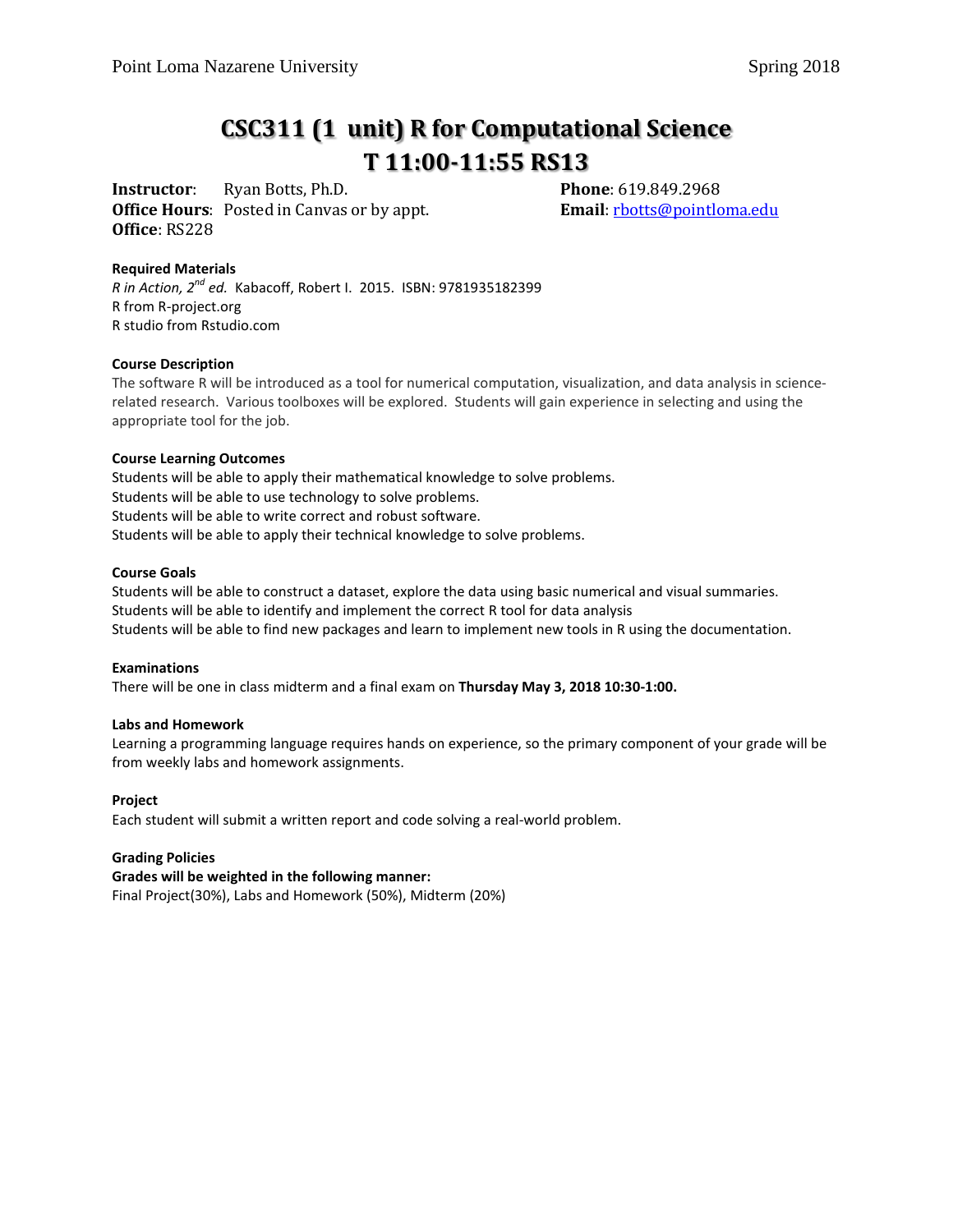| <b>Grading Scale in percentages</b> |             | В            |              |              |
|-------------------------------------|-------------|--------------|--------------|--------------|
|                                     |             | (87.5, 90)   | (77.5, 80)   | (67.5, 70)   |
|                                     | [92.5, 100] | [82.5, 87.5] | [72.5, 77.5] | [62.5, 67.5] |
|                                     | [90, 92.5]  | [80, 82.5]   | [70, 72.5]   | [60, 62.5]   |

Approximate minimal percentages required to obtain a given grade are:

- **Late work**. A written assignment or computer assignment is late if it is not received at the beginning of class on the due date. Late work will not be accepted. Make-up tests will be given only by arrangement with the instructor for reasons of documented emergency.
- **Format for Projects**. Assignments collected must be prepared in a style suitable for grading. The projects will be graded on clarity and writing quality.
	- o the organization must be easy to follow
	- o the work must be typed
	- o complete solutions must be written for problems (not just answers); solutions must be clearly marked
	- o use complete sentences to answer questions

#### **University Mission:**

Point Loma Nazarene University exists to provide higher education in a vital Christian community where minds are engaged and challenged, character is modeled and formed, and service becomes an expression of faith. Being of Wesleyan heritage, we aspire to be a learning community where grace is foundational, truth is pursued, and holiness is a way of life.

#### **Department Mission:**

The Mathematical, Information, and Computer Sciences department at Point Loma Nazarene University is committed to maintaining a curriculum that provides its students with the tools to be productive, the passion to continue learning, and Christian perspectives to provide a basis for making sound value judgments.

#### **Attendance:**

Attendance is expected at each class session. In the event of an absence you are responsible for the material covered in class and the assignments given that day.

Regular and punctual attendance at all classes is considered essential to optimum academic achievement. If the student is absent from more than 10 percent of class meetings, the faculty member can file a written report which may result in de-enrollment. If the absences exceed 20 percent, the student may be de-enrolled without notice until the university drop date or, after that date, receive the appropriate grade for their work and participation. See [Attendance Policy](https://catalog.pointloma.edu/content.php?catoid=28&navoid=1761#Class_Attendance) in the in the Undergraduate Academic Catalog.

## **Class Enrollment:**

It is the student's responsibility to maintain his/her class schedule. Should the need arise to drop this course (personal emergencies, poor performance, etc.), the student has the responsibility to follow through (provided the drop date meets the stated calendar deadline established by the university), not the instructor. Simply ceasing to attend this course or failing to follow through to arrange for a change of registration (drop/add) may easily result in a grade of F on the official transcript.

## **Academic Accommodations:**

If you have a diagnosed disability, please contact PLNU's Disability Resource Center (DRC) within the first two weeks of class to demonstrate need and to register for accommodation by phone at 619-849-2486 or by e-mail a[t DRC@pointloma.edu.](mailto:DRC@pointloma.edu) See [Disability Resource Center](http://www.pointloma.edu/experience/offices/administrative-offices/academic-advising-office/disability-resource-center) for additional information. For more details see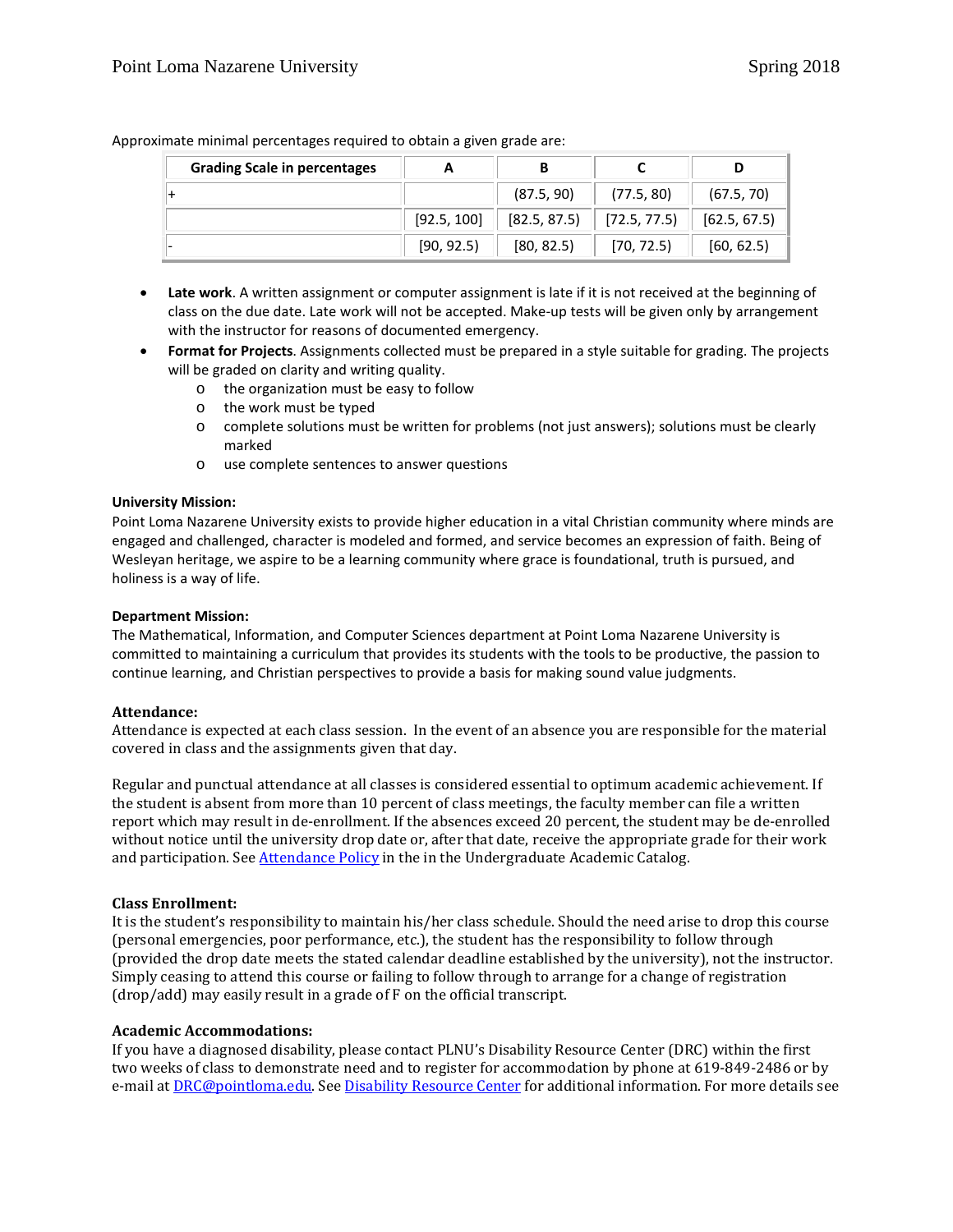the PLNU catalog under [Academic Accommodations.](https://catalog.pointloma.edu/content.php?catoid=28&navoid=1761#Academic_Accommodations) Students with learning disabilities who may need accommodations should discuss options with the instructor during the first two weeks of class.

#### **Academic Honesty:**

Students should demonstrate academic honesty by doing original work and by giving appropriate credit to the ideas of others. Academic dishonesty is the act of presenting information, ideas, and/or concepts as one's own when in reality they are the results of another person's creativity and effort. A faculty member who believes a situation involving academic dishonesty has been detected may assign a failing grade for that assignment or examination, or, depending on the seriousness of the offense, for the course. Faculty should follow and students may appeal using the procedure in the university Catalog. Se[e the catalog](https://catalog.pointloma.edu/content.php?catoid=28&navoid=1761#Academic_Honesty) for definitions of kinds of academic dishonesty and for further policy information.

## **Final Exam: Thursday May 3, 2018 10:30-1:00pm**

The final exam date and time is set by the university at the beginning of the semester and may not be changed by the instructor. This schedule can be found on the university website and in th course calendar. No requests for early examinations will be approved. Only in the case that a student is required to take three exams during the same day of finals week, is an instructor authorized to consider changing the exam date and time for that particular student.

## **Copyright Protected Materials:**

Point Loma Nazarene University, as a non-profit educational institution, is entitled by law to use materials protected by the US Copyright Act for classroom education. Any use of those materials outside the class may violate the law.

#### **Credit Hour:**

In the interest of providing sufficient time to accomplish the stated course learning outcomes, this class meets the PLNU credit hour policy for a 1 unit class delivered over 15 weeks. Specific details about how the class meets the credit hour requirements can be provided upon request.